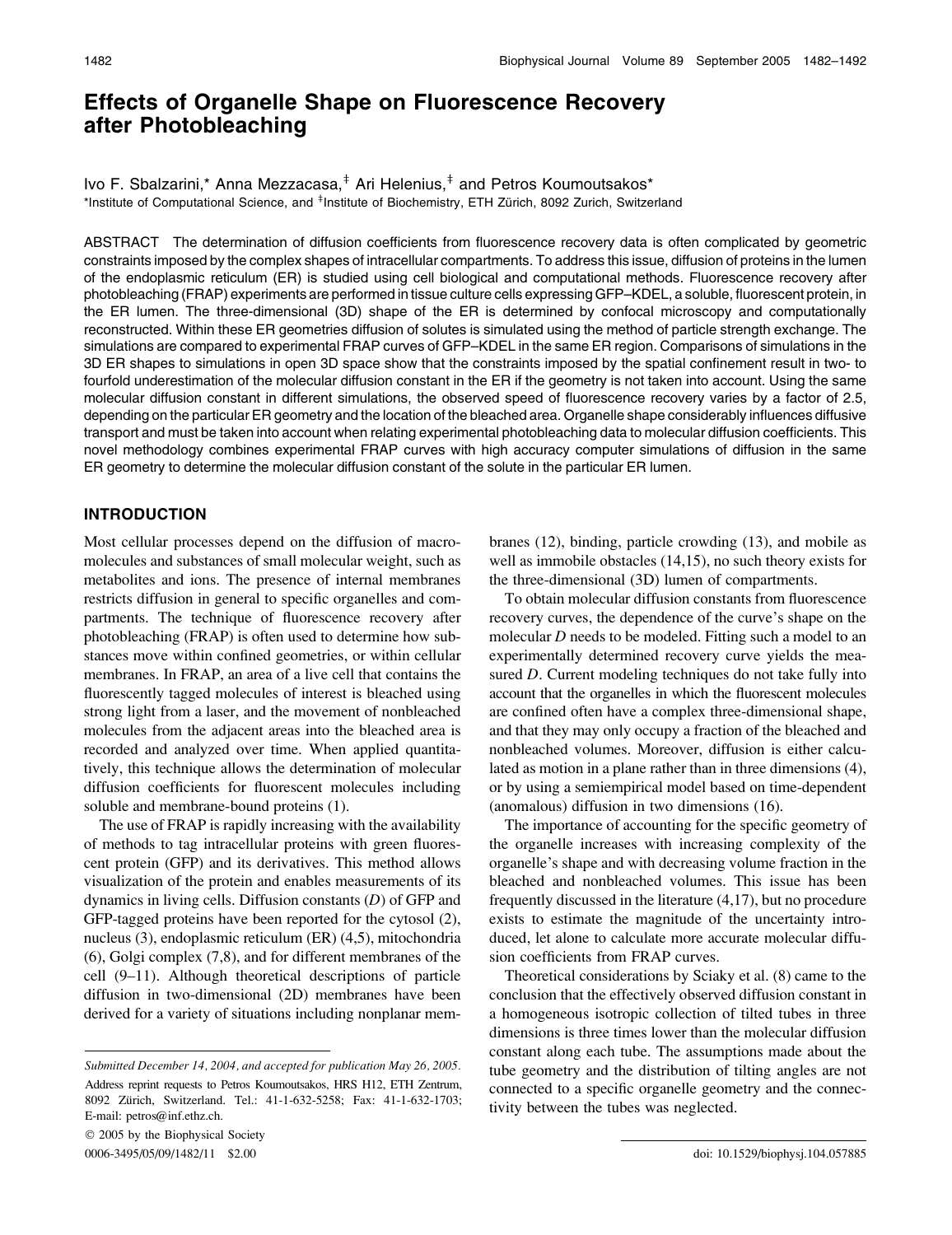The question of connectivity was addressed by Olveczky and Verkman (18). Using the classical method of random walk (19) they performed computer simulations to calculate solute diffusion in an orthogonal meshwork of interconnected cylinders. Random walk is an intuitive method for simulating diffusion and is suitable for handling complex geometries. Its slow convergence rate, however, hampers the accuracy of the results. Ölveczky and Verkman found that the apparent diffusive transport in the cylinder meshwork is about half as fast as in free space. Moreover, they found the diffusion to effectively appear anomalous even if the molecular diffusion is normal. This showed that geometry does have a significant impact on apparent diffusion, and that diffusion constants will be underestimated by models neglecting the confinement. The shape of real organelles may, however, not be accurately mimicked by random artificial cylinder meshes.

Siggia et al. (20) used finite differences (21) to computationally solve the diffusion equation in the imaging plane of the observation microscope. The geometry was treated by taking a smoothed postbleach fluorescence intensity micrograph as initial value. In the course of the simulation, the geometry was, however, no longer explicitly taken into account, mainly due to numerical limitations of the employed finite difference method. A statistically averaged model for confined diffusion was introduced in an attempt to compensate for this. Depending on the particular geometry model, variations in the apparent diffusion constant of up to a factor of three were observed (20). The model relies on the basic assumption that the local density of fluorescence equally represents the density of connections in a reticular network. As already stated in the original publication (20), the validity of the model is questionable when 3D effects become important, or when image regions of saturated pixel intensities exist. The former situation will, for example, occur when two compartments that overlap in the projection are in fact disconnected in 3D.

A more recent approach by Braga et al. (22) made use of finite difference simulations to derive a FRAP model in the nucleoplasm. Their model thoroughly considers the initial condition of the recovery dynamics by taking into account the 3D intensity distribution of the bleaching laser beam as well as premature recovery during bleaching. They report a molecular diffusion constant of 33.3  $\pm$  3.6  $\mu$ m<sup>2</sup>/s for GFP in the nucleoplasm of HeLa cells. This work as well did not account for the geometric shape of the compartment under consideration. The model as well as the simulations were done in 3D free space. For short times this certainly is a valid assumption for the nucleoplasm. Compartments of more complex shape, such as, e.g., the ER or mitochondria, cannot be expected to be treated accurately with this scheme.

Finite differences are based on numerical approximations of the derivatives of the governing equations. These approximations result in reformulating the governing partial differential equations as sets of linear systems of equations that can be solved computationally. For simple geometries,

the resulting algebraic systems can be structured (e.g., in tridiagonal matrices), so that efficient numerical solvers can be applied, resulting in computations that scale linearly with the number of the discretization points. However, the efficiency of grid-based methods is drastically reduced when discretizing complex geometries. The resulting discretized equations fail to have the ''nice'' structure associated with simpler geometries, resulting in fuller systems whose solution often scales with the square or even the cube of the computational elements. Moreover, the generation of the grid in complex geometries is not a trivial task, although several methods are available to render such procedures automatic. In addition, the order of the accuracy of the numerical approximation of the governing equations is reduced near complex boundaries.

A more accurate three-dimensional analysis of diffusion in complex-shaped organelles is needed to overcome the limitations of present methods to measure molecular diffusion constants from FRAP data, and to provide much-needed validation of the various models and methods currently in use.

In this article, we describe simulations using the method of particle strength exchange (PSE) ((23); cf. Supplementary Material) to estimate the influence of organelle shape on FRAP of a lumenal solute. The same simulations also lead to a novel method enabling more accurate measurements of molecular diffusion constants in vivo. The PSE is a deterministic particle method to simulate diffusion (24). The method is based on replacing the Laplace operator with an integral operator that is subsequently discretized using particle locations as quadrature points. This deterministic method is orders of magnitude more accurate than random walk for the same number of particles. The grid-free character of PSE avoids the geometric limitations of finite differences, thus allowing fully resolved 3D simulations in realistic whole-organelle geometries using  $\sim$ 10<sup>6</sup> particles. Resolving a full ER using random walk would require some  $10^{10}$  particles (cf. Supplementary Material), which is infeasible on present-day workstation computers. Fully resolved simulations eliminate the need for modeling either the geometry or the process of confined diffusion, and effectively allow assessment and refinement of existing FRAP models.

As an application we consider FRAP experiments in the ER, a characteristic example of a complex-shaped organelle. The ER is generally described as a highly convoluted, interconnected, closed network of tubular and lamellar structures in three dimensions (25). To obtain realistic geometries of the ER, live tissue culture cells expressing a soluble, resident, recombinant protein (ssGFP–KDEL; (26)) are imaged. Using this marker and a stack of serial confocal sections, we can experimentally define and computationally reconstruct the 3D shape of the ER. These shapes are then used to simulate diffusion within them, and to compute the corrected molecular diffusion constant in the vicinity of the bleached portion of the ER lumen.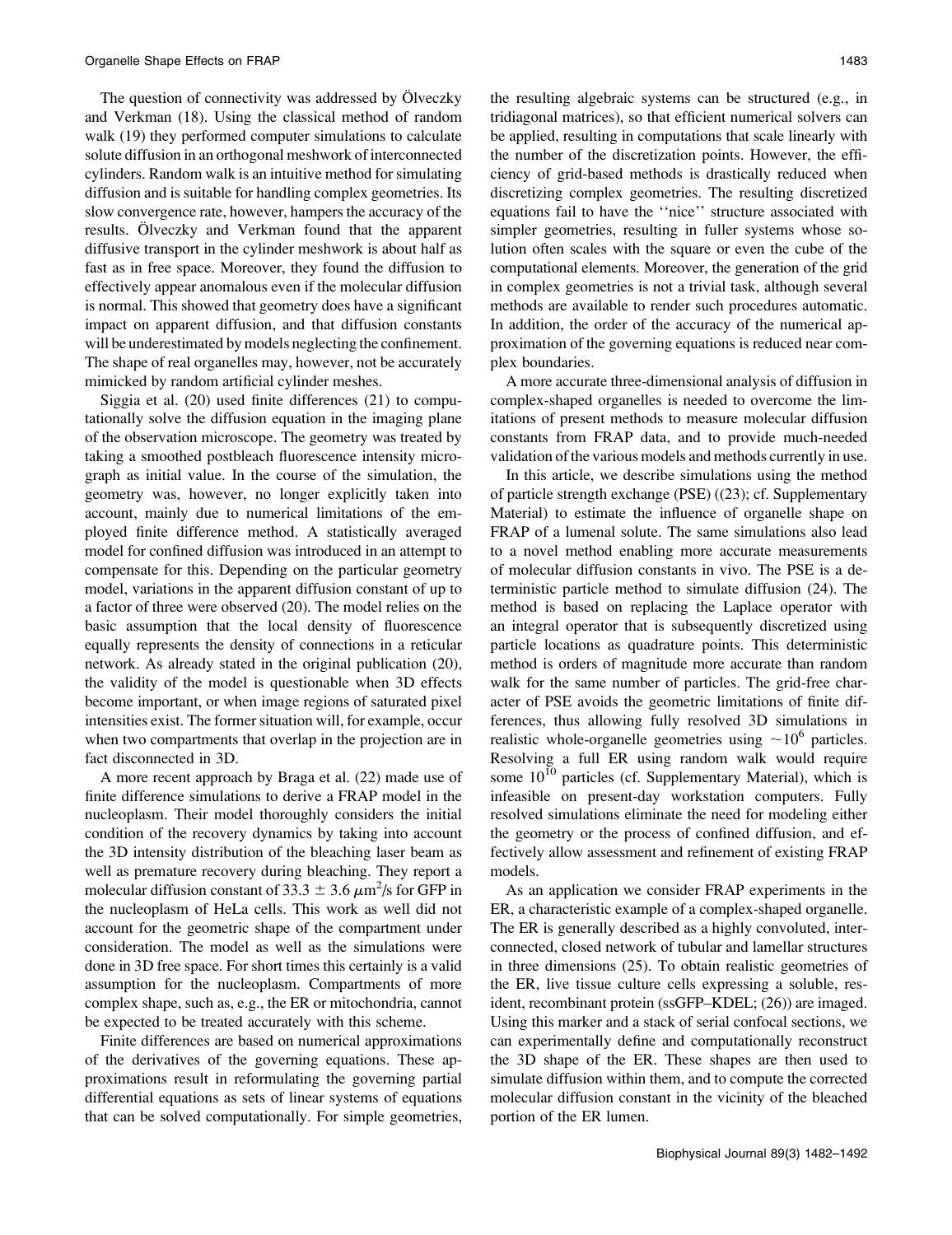In this article, we distinguish between ''molecular diffusion coefficients'' and ''apparent diffusion coefficients''. The former ones are those that are determined by single-molecule techniques such as single-molecule tracking (27,28) or fluorescence correlation spectroscopy (29), and whose values have to be used in the diffusion equation to computationally model the process. The latter ones are those coefficients determined by coarse-grained methods such as FRAP, averaging over a certain observation volume. These values depend on the geometry of the observation volume. Deriving molecular diffusion coefficients from apparent ones is important for comparisons of experiments made in different organelles or cells as well as for mathematical modeling and computational simulations.

## MATERIALS AND METHODS

#### Cells and DNA construct

VERO cells were grown on coverslips at 37°C in Dulbecco's minimal essential medium supplemented with 10% fetal calf serum, 2 mM glutamine, 100 g/ml penicillin, 100 units/ml streptomycin (GibcoBRL; Life Technologies, Eggstein, Germany) at 37°C in a 5% CO<sub>2</sub> incubator and were used in all experiments. Cells were transiently transfected with a reporter gene containing the ER targeting signal sequence fused to GFP and the ER retention sequence (ssGFP–KDEL; derived from pCMV/myc/ER/GFP, Invitrogen, Carlsbad, CA) using Superfect (Sigma, St. Louis, MO). Alternatively, cells were transfected using Nucleofactor by amaxa (Köln, Germany) according to the protocol for COS-7 cells (Kit V, program A24). Briefly,  $1 \times 106$ VERO cells were pelleted and resuspended in 100  $\mu$ l of solution V, and electroporated with  $1-2.5 \mu g$  of DNA. The electroporated cells were resuspended in 350  $\mu$ l MEM. Of this solution, 100  $\mu$ l were seeded on one 18-mm coverslip and incubated over night (15 h) at 37 $\degree$ C and 5% CO<sub>2</sub>; 12–16 h posttransfection cells were imaged live on a temperature-controlled stage at 37°C.

#### Photobleach experiments

FRAP experiments were performed on an inverted Zeiss LSM510 confocal microscope, using the 488-nm line of a 30 mW Argon/2 laser with a  $100\times$ , 1.4 N.A. objective. A defined region of interest (ROI;  $4 \times 4 \mu m$ ) was photobleached at full laser power (100% power, 100% transmission, 20 iterations); recovery of fluorescence was monitored by scanning the ROI at low laser power (50% power, 3% transmission). The scanning laser intensity did not significantly photobleach the specimen over the time course of the experiment. Images were acquired as 8-bit TIFF files  $(512 \times 512$  pixel frame) and processed using NIH Image 1.62. The average fluorescence in the ROI and the average background were determined from the images. After subtracting the background, the fluorescence values were normalized according to Phair and Misteli (3) to correct for the loss in fluorescence caused by imaging. To be able to compare FRAP curves from different cells, these values  $F(t)$  were further normalized by their respective asymptotic value  $F(t \rightarrow \infty)$ , determined as outlined in the Supplementary Material.  $FRAP(t) = F(t)/F(t \rightarrow \infty)$  is shown in all the figures.

#### Z-sectioning and reconstruction of ER geometries

Before FRAP analysis, 50 0.1  $\mu$ m optical z-sections of the cell to be bleached were collected with a lateral resolution of 0.18  $\mu$ m/pixel. The image file series were reconstructed as a 3D gray level iso-surface in space using Imaris 3 (BitPlane, Zurich, Switzerland), and the same number of voxels as the section images had pixels. Detached parts of the surface were removed and only the largest contiguous shape was kept. Its surface was discretized in Imaris and stored as a triangulation using planar triangles. The intensity threshold used for the iso-surface was set as high as possible to still yield a connected domain. Error analysis of the 3D reconstructions using artificial ER-like geometries has shown this threshold to be optimal (see Supplementary Material). After reconstruction, the triangulation was checked for consistency. It was required to enclose a connected space and to not contain any surface intersections or holes in the surface.

#### Measurement of the fractal dimension

Among the numerous definitions of fractal dimensions (see, e.g., Table 1 in Cross (30)), we use the generalized Renyi dimensions (31)

$$
d_{\mathbf{q}} = -\lim_{\delta \to \infty} \frac{I_{\mathbf{q}}}{\log \delta}, \, q \in \mathbb{R},\tag{1}
$$

which are based on the Renyi entropies  $I_q$ , defined as follows: assume a disjoint partitioning of the embedding Euclidean space  $E<sup>n</sup>$ ,  $n = 2, 3$ , into  $M(\delta)$  Cartesian cells  ${C_0^{\delta}}_{i=1}^{M(\delta)}$ , each of volume  $\delta$ . Let  $p_i$  be the probability for the geometry under consideration to fill cell  $C_i$ . The Renyi entropies are then given by

$$
I_{\mathbf{q}} = \begin{cases} \frac{1}{1-q} \log \sum_{i=1}^{M(\delta)} p_i^{\mathbf{q}}, & q \neq 1\\ -\sum_{i=1}^{M(\delta)} p_i \log p_i, & q = 1 \end{cases}
$$
(2)

The Renyi dimensions  $d_q$  are always positive and their values decrease with increasing q, converging to a limit  $d_{\infty}$ . For  $q = 0$ , the dimension  $d_0$  is identical to the capacity (box counting) dimension. We considered the Renyi dimensions  $q = -1, 0, 1, 2$  to verify the fractal scaling behavior; i.e., check that  $d_{-1} > d_0 > d_1 > d_2$  holds over a sufficiently large range of length scales. To estimate the Renyi dimensions, the probabilities  $p_i$  need to be approximated. This was done by uniformly scattering 500 random points per triangle of the reconstructed triangulated surface of the ER  $(\sim)300$  million points in total) and then counting the number of such points falling into every Cartesian cell  $C_i$ . Dividing this count by the total number of scattered points approximates  $p_i$  for the cells. The grid defining the cells  $C_i$  was then coarsened and the whole procedure repeated until the number of cells in any direction fell below two. To minimize spurious effects from the random number generator or aliasing effects due to grid sampling, the whole algorithm was repeated with five different random seeds and six different, slightly shifted, bounding boxes for the cell mesh. The measured entropies were averaged from all 30 repetitions. The Renyi dimensions were determined as least squares regressions of the corresponding entropies versus the logarithm of the box sizes at each reduction step.

## Governing equation for diffusion

Isotropic diffusion of a scalar quantity in the three-dimensional space of the ER lumen is described by the spatiotemporal evolution of the local concentration  $c(\mathbf{x}, t)$  for a time interval  $0 \le t \le T$ . The governing partial differential equation for a constant molecular diffusion coefficient  $D$  is given by:

$$
\frac{\partial c}{\partial t} = D\nabla^2 c(\mathbf{x}, t)
$$
 inside the ER for  $0 < t \le T$ , (3)

where  $\nabla^2$  is the Laplace operator. The initial concentration field in the ER is specified by  $c(\mathbf{x}, t = 0) = c_0(\mathbf{x})$ . As soluble proteins do not spontaneously cross the ER membrane the assumed boundary condition for diffusion of soluble proteins in the ER lumen is the zero-flux Neumann condition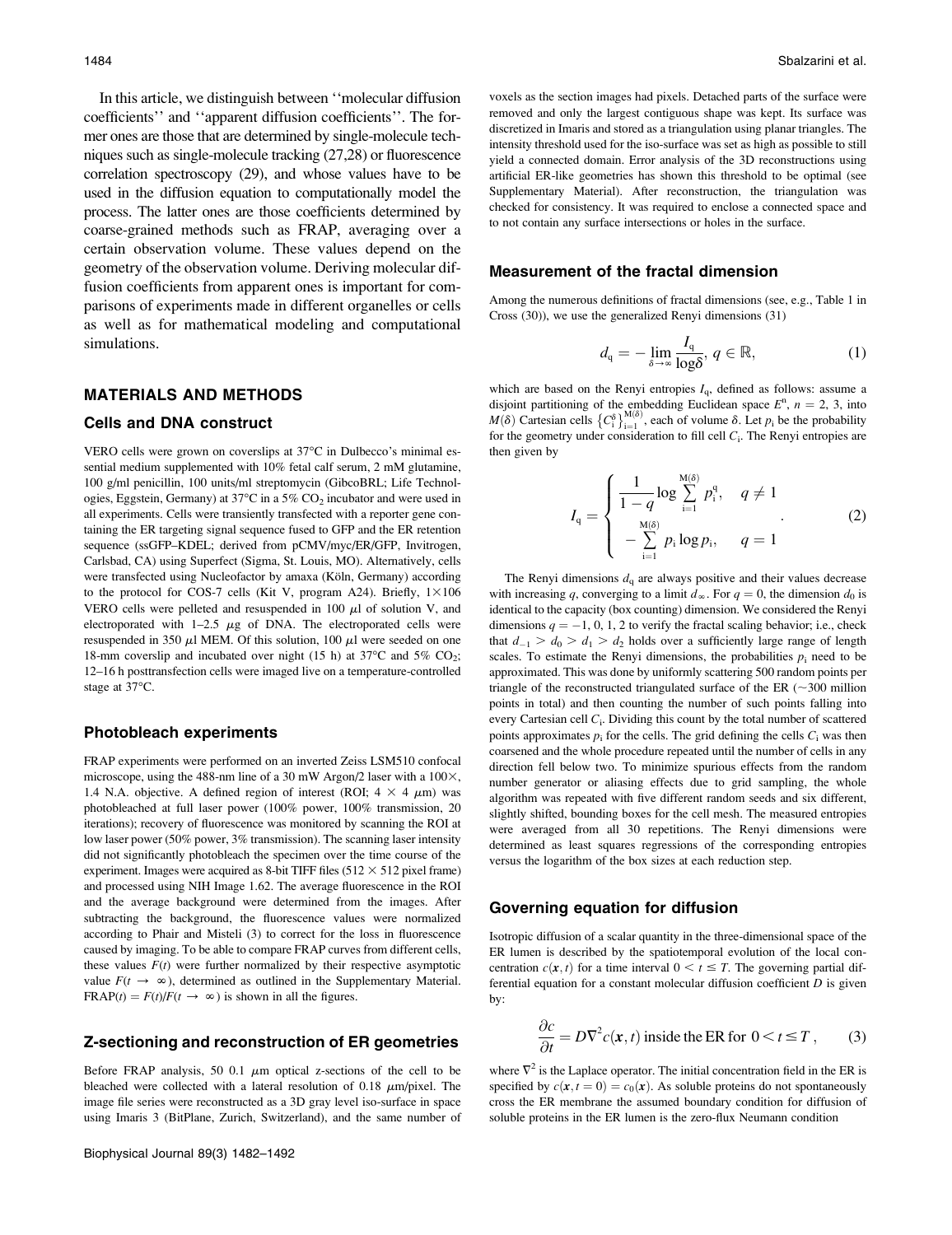$$
\frac{\partial c}{\partial \mathbf{n}} = \nabla_{\mathbf{x}} c(\mathbf{x}, t) \cdot \mathbf{n} = 0
$$
 on the ER membrane for  $0 < t \le T$ ,

where *n* is the outer unit normal on the ER membrane and  $\nabla_x c$  is the gradient of the concentration field c with respect to the location  $\mathbf{x} = (x, y, z)$ . Bold symbols denote vector quantities.

#### Diffusion simulation using random walk

The random walk method (19) in m dimensions ( $m = 1, 2, 3$ ) starts by either uniformly or randomly placing N particles p at initial locations  $\mathbf{x}_p^0$ ,  $p = 1, \ldots, N$ . Each particle is assigned a strength of  $\Gamma_p = v_p c_0(\mathbf{x}_p^0)$  where  $v_p$  is the particle's volume. The particles then undergo an *m*-dimensional random walk by changing their positions at each positive integer time step  $n$ according to:

$$
x_{p}^{n+1} = x_{p}^{n} + \mathcal{N}_{p}^{n}(0, 2mD\delta t), \qquad (4)
$$

where  $\mathcal{N}_p^n(0, 2mD\delta t)$  is a vector of independent, identically distributed Gaussian random numbers with each element having mean zero and variance  $2mD\delta t$ ; *D* is the molecular diffusion constant and  $\delta t$  is the simulation time step. The boundary condition was treated by reflecting particles at the boundary.

# Diffusion simulation using particle strength exchange

The PSE method as introduced by Degond and Mas-Gallic (23) approximates the Laplace operator by an integral operator that allows consistent evaluation on the particle locations. This integral operator is found to be:

$$
\nabla^2 c(\mathbf{x}) \approx \epsilon^{-2} \int (c(\mathbf{y}) - c(\mathbf{x})) \eta_{\epsilon}(\mathbf{y} - \mathbf{x}) d\mathbf{y}, \qquad (5)
$$

where  $\eta_{\epsilon}(\mathbf{x})=\epsilon^{-3}\eta(\mathbf{x}/\epsilon)$  is a kernel function in 3D that has to fulfill the moment conditions stated in references (23,24). The approximation error of the operator is  $O(\epsilon^r)$  with r being the order of the method and  $\epsilon$  the core size of the particles. Using the rectangular quadrature rule with the locations  $x_p$ of the N particles as quadrature points and dropping the error term leads to the discrete version of the approximated operator:

$$
\nabla_{\epsilon,h}^2 c^h(\boldsymbol{x}_p) = \epsilon^{-2} \sum_{q \neq p} \left( c_q^h - c_p^h \right) v_q \eta_{\epsilon}(\boldsymbol{x}_q - \boldsymbol{x}_p) , \qquad (6)
$$

where  $v_q$  is the volume of particle q such that  $\Gamma_q = v_q c_q^h$  is the rectangular rule quadrature approximation for the strength  $c(y_q) dy$  (mass in the context of diffusion). The quadrature error is  $O(h/\epsilon)^s$  where s is the number of continuous derivatives of the kernel function  $\eta(x)$  and h is the interparticle spacing. The approximation  $c<sup>h</sup>$  to the continuous concentration c at any location and time can be reconstructed from the values  $c_p^{\text{h}}$  at particle locations using

$$
c^{\mathrm{h}}(\boldsymbol{x},t)=\sum_{\mathrm{p}}c_{\mathrm{p}}^{\mathrm{h}}(t)\boldsymbol{\eta}_{\epsilon}(\boldsymbol{x}-\boldsymbol{x}_{\mathrm{p}}(t)).\qquad(7)
$$

The final PSE scheme reads:

$$
\frac{\partial c_{\mathrm{p}}^{\mathrm{h}}}{\partial t} = D \epsilon^{-2} \sum_{\mathrm{q} \neq \mathrm{p}} \left( c_{\mathrm{q}}^{\mathrm{h}} - c_{\mathrm{p}}^{\mathrm{h}} \right) v_{\mathrm{q}} \eta_{\epsilon} (\mathbf{x}_{\mathrm{q}} - \mathbf{x}_{\mathrm{p}}) + f(c_{\mathrm{membrane}}) \quad (8)
$$
  

$$
\forall p \in \{1, \ldots, N\}.
$$

The function  $f(c)$  is used to account for the boundary condition at the ER membrane. The homogeneous boundary conditions are treated using the method of images (cf. Supplementary Material). Because the kernel  $\eta_{\epsilon}$  is chosen to be local, only the nearest neighbors of each particle significantly contribute to its sum. Hence, the computational cost of the method scales linearly with the number of particles. Details about the PSE methods are contained in the Supplementary Material.

## RESULTS

## The influence of dimensionality

We report first 2D and then 3D simulations to study the influence of dimensionality in the absence of complex shapes.

We compare simulation results from a 2D plane and a 3D box. Diffusion is simulated using the method of random walk as described in Materials and Methods. Both 2D simulations in the plane  $[0, L] \times [0, L]$ , and 3D simulations in the box  $[0, L] \times [0, L] \times [0, L]$  are conducted with the same molecular diffusion constant  $D = 1.56 \times 10^{-4} L^2/\delta t$  (scaled with the domain length L and the simulation time step  $\delta t$ ). Zero-flux boundary conditions are imposed, which means that no mass is allowed to leave the domain. The bleached areas for the two cases are  $[0.5L, 0.75L] \times [0.5L, 0.75L]$  and  $[0.5L, 0.75L] \times [0.5L, 0.75L] \times [0, L]$ , respectively. All simulations use  $10<sup>5</sup>$  particles and are repeated five times to obtain ensemble averaged results.

The results show that the fluorescence recovery curves on the 2D square plane and the 3D cubic box do not significantly differ (Fig.  $1 \, a$  in Supplementary Material). This implies that dimensionality does not have a detectable influence on the simulated FRAP curves under zero-flux boundary conditions, if the initial condition is independent of the third direction, and when the intersection planes between the bleached area and the organelle lumen form an axesparallel rectangle or box. This is a more restrictive requirement for dimensionality invariance than the one stated by Siggia et al. (20). As soon as confinement or the threedimensional structure of the organelle start to be important, i.e., if the intersection surface is not a simple box, dimensionality cannot be neglected any more, as we will show next.

## The influence of confinement in complex shapes

To study the effects of organelle geometry, we make the transition from the 3D box to ''real'' ER geometries. We express a well-characterized, fluorescent, recombinant protein (ssGFP–KDEL; Terasaki et al. (26)) in the ER of VERO cells. The protein is synthesized with a cleavable signal sequence sufficient for ER-lumenal targeting. At the C-terminus, it has a KDEL sequence that serves as an ER localization sequence and prevents secretion (32). The molecular diffusion of the closely related ssYFP–KDEL has been shown to be nonanomalous, i.e., it does not exhibit subdiffusive properties on molecular length and timescales (M. Weiss, personal communication, 2002). The proposed simulation method, thus, solves the normal diffusion equation as stated in the Materials and Methods section. Using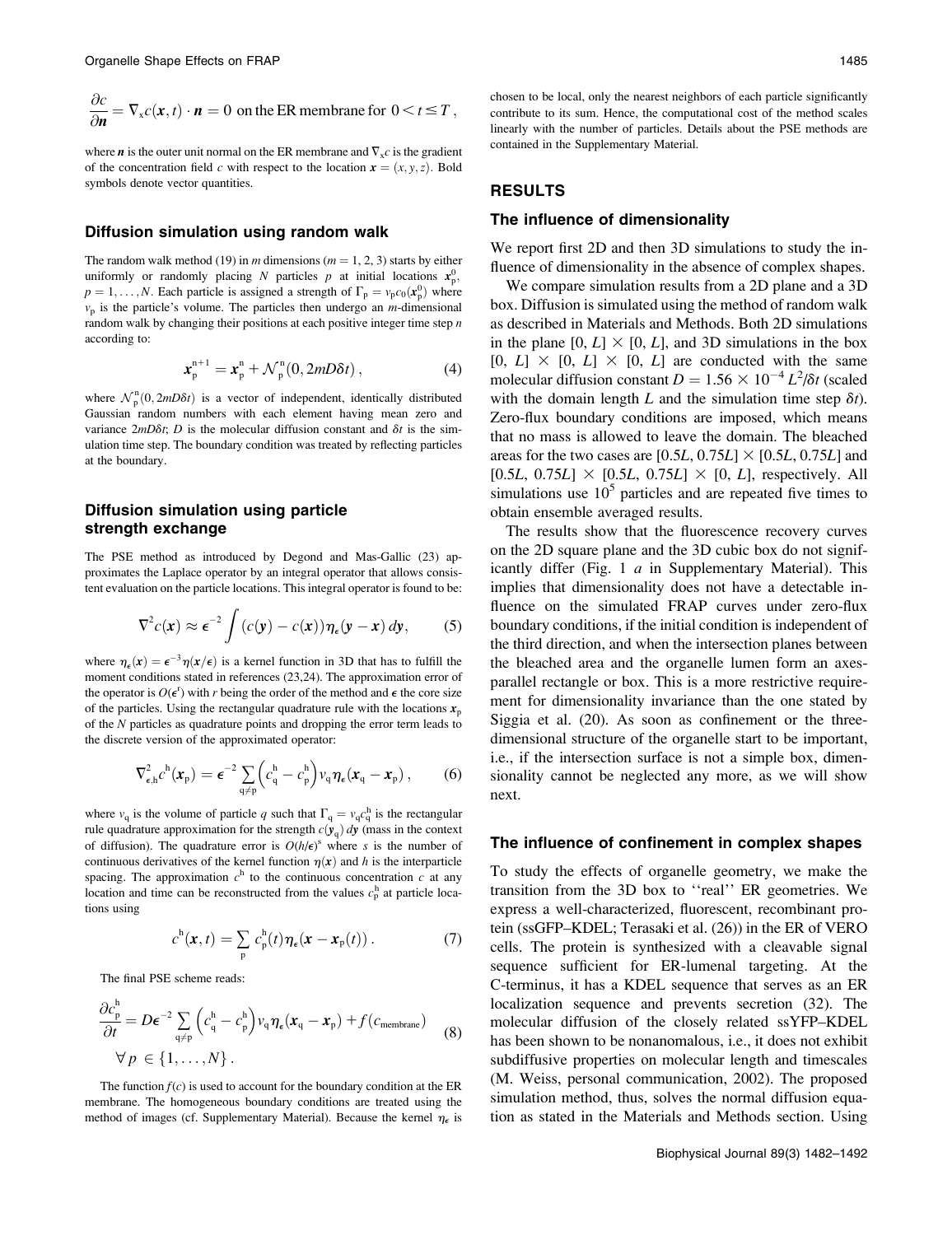confocal fluorescence microscopy and a set of serial confocal sections (z-stacks), the 3D shape of the ER filled with the fluorescent protein is defined in 19 different cells (Fig. 1 *a*). The stacks are used to computationally reconstruct the 3D shape of the ER (Fig. 1 $b$ ), and the ER surface is represented by a connected, closed mesh of triangles (Fig. 1  $c$ ) as outlined in the Materials and Methods section.

The ER reconstructions are used as computational domains for the PSE simulations of diffusion of lumenal solutes (cf. Supplementary Material). The speed of diffusive recovery is determined by the geometry of the organelle near the bleached region. The specific shape of the organelle far from the region of interest is insignificant. Still our simulations include the entire ssGFP–KDEL-labeled ER of each cell because it is not clear what boundary conditions would have to be imposed around an isolated ER subregion.

Using PSE, diffusion of a solute such as ssGFP–KDEL in the lumen of all reconstructed ER samples is simulated with an assumed zero-flux boundary condition implying that the protein cannot cross the membrane. The numerical (root mean square) error is as low as  $6 \times 10^{-3}$  in all simulations.

Details of the method, its assessment, and a validation case can be found in the Supplementary Material. Computergenerated images of ER samples at different stages of simulated recovery are shown in Fig. 2,  $a-d$ . The local concentration of unbleached solute is shown as a density cloud inside the reconstructed ER structure. The bleached volume is depicted by its outline. The solute can be seen to diffuse into the bleached region from the edges, and the rate by which each element in the bleached region recovers depends on the distance from the edge and on the local geometry.

To study the effects of confinement in the ER lumen, we compare the PSE simulations of diffusion in the ER samples to the aforementioned simulations in the cubic 3D box. Only bleached regions in the cell periphery are considered because the geometry of the dense perinuclear ER is not well resolved  $(cf. Fig. 1 b).$ 

When the same molecular diffusion constant is used in both simulations, much faster recovery is observed in the box (cf. Fig. 1 b in Supplementary Material). Depending on the actual ER geometry, the apparent diffusion constant observed in the ER is 1.8–4.2 times lower than the one observed in the box. Ignoring the effect of 3D confinement in complex geometries, thus, leads to significant underestimation of molecular diffusion constants.

The complexity of the ER geometry is quantified using the notion of fractal dimensions (33). To test whether the ER membrane can be viewed as a continuous fractal surface in 3D space, the reconstructed ER from nine cells are analyzed in the computer as outlined in the Materials and Methods section. For the ER shapes the capacity dimension  $d_0$ is 2.4  $\pm$  0.1. The fractal scaling persists over 1.7 orders of magnitude in length scales ranging from 0.01 cell diameters to 0.5 cell diameters. The fractal scaling is confirmed by the correct ordering of the Renyi dimensions (cf. Materials and Methods). The bleached region in a standard FRAP experiment usually has a diameter or edge length of  $\sim 0.1$ cell diameters. This means that at length scales relevant to FRAP, the ER surface is complex enough to exhibit fractal characteristics. The laws of lateral diffusion in the membrane as well as of diffusion inside the lumenal space change when considering a fractal domain (34–36). In particular, the expected mean square displacement of a normally diffusing particle during the time period  $\delta t$  is not given by  $E(|X(t + \delta t) - X(t)|^2) \propto \delta t$ , but by Barlow and Perkins (34)

$$
E(|X(t+\delta t)-X(t)|^2) \propto \delta t^{2/d_w} \,. \tag{9}
$$

 $X(t)$  denotes the position of the particle at time t and  $d_w$  is called the ''dimension of the walk''. Confined diffusion in the ER is thus expected to appear anomalous (37) at length scales comparable to the size of the bleached region, even if the underlying molecular diffusion is normal (18,38,39). This is a direct effect of the complexity of the ER geometry, and the experimental results reported by Weiss et al. (29) give evidence that the observed anomaly is purely caused by



FIGURE 1 Three-dimensional reconstruction of an ER sample from a VERO cell. (a) The reconstruction is done starting from a stack of 50 serial sections with  $\Delta z = 0.1 \mu m$  from confocal microscopy of a VERO cell expressing ssGFP–KDEL. (b) Computer visualization of the triangulated 3D reconstruction consisting of 739,956 triangles. (c) Detail view of the top right section of the reconstruction with individual triangles shown. Hidden lines are removed for better clarity. Note that due to microscope resolution limitations, only the peripheral areas are trustworthy. FRAP simulations are thus only made close to the cell periphery.

Biophysical Journal 89(3) 1482–1492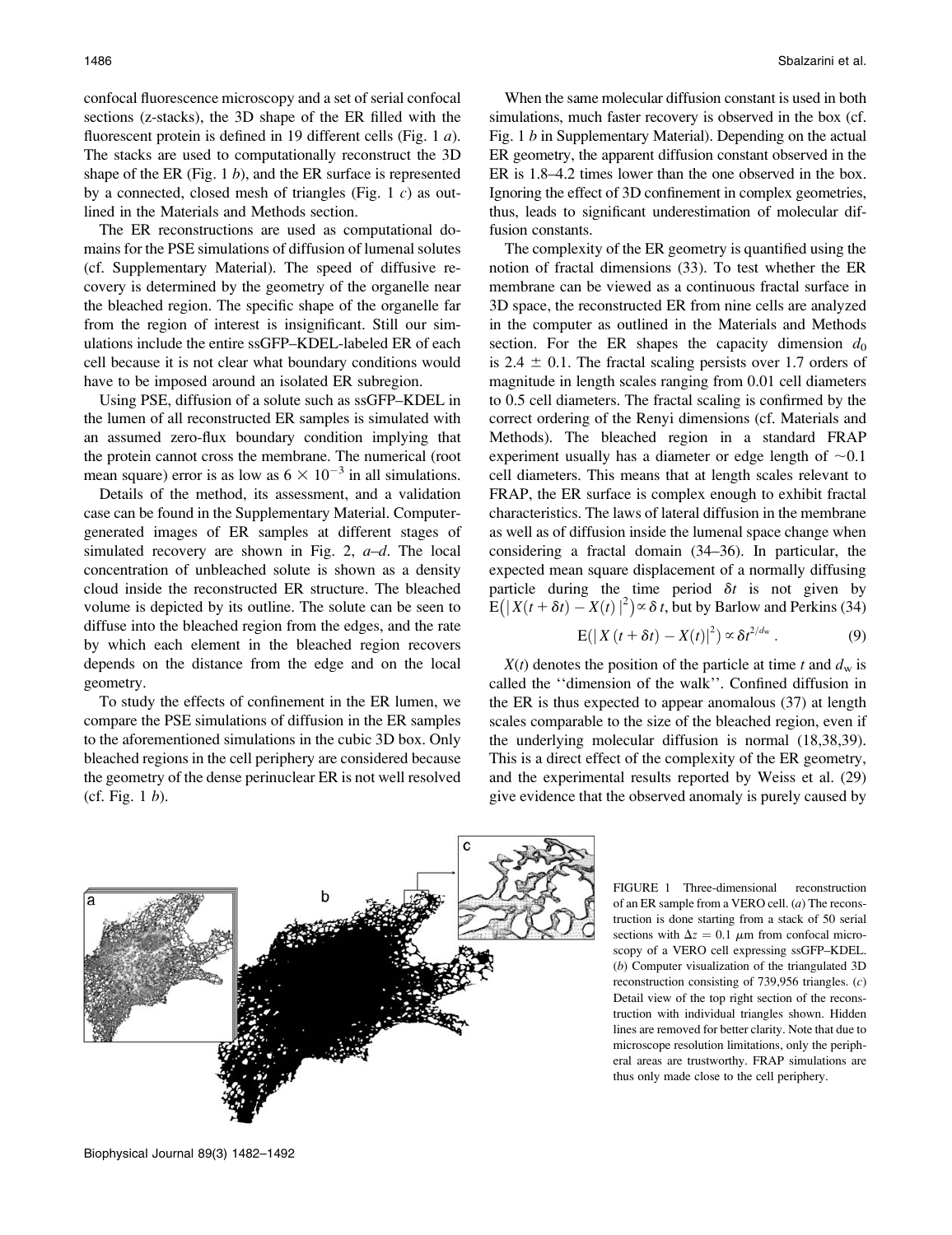

FIGURE 2 Snapshots of concentration distribution from a sample PSE simulation in a reconstructed ER geometry. The results at times  $t = 1 \delta t (a)$ ,  $t = 25 \delta t (b)$ ,  $t = 150$   $\delta t$  (c), and  $t = 300$   $\delta t$  (d) are shown for a molecular diffusion constant of  $D = 3 \times 10^{-5}$   $b^2/\delta t$ . All units are scaled with the simulation time step  $\delta t$  and the lateral edge length  $b$  of the bleached region. The ER membrane is visualized as a transparent surface and the concentration of green fluorescent protein as a volume density cloud inside it. The bleached region is represented by the outline of a cube. Only the part of the ER around the bleached region is shown.

the geometry of the organelle and is independent of molecular structure and events.

## Comparison to experimental data

To compare the results obtained from the computations with experimental data, FRAP experiments are conducted in ssGFP–KDEL expressing cells for which the ER shape is first established from a 3D confocal reconstruction as described above. In the bleached regions, the ER occupies on the average one-third of the total volume. Using the PSE method, simulated FRAP curves are computed in the same geometries as those used in the actual experiment. This is done for 12 different FRAP experiments in eight different cells. The simulated curves are then fitted to the experimentally measured FRAP curves using time stretching only (cf. also Siggia et al.  $(20)$ ). Stretching time by a factor of f and at the same time multiplying  $D$  by 1/f leaves the solution unchanged, as the diffusion constant can be incorporated into the governing equation as a scaling in time (cf. Materials and Methods).

As shown in Fig.  $3a$  for two of the cases, the simulated and experimentally determined FRAP curves are virtually indistinguishable after fitting. Similar overlap is observed in all instances. We conclude that the simulations are consistent and accurate enough to capture geometric effects, and can be used to predict effects of organelle geometries on FRAP as well as to derive geometry-corrected molecular diffusion constants from FRAP data.

Fig. 3 b shows a similar comparison between simulated and experimentally measured FRAP curves for two different bleached regions in the same ER. The two bleached regions are overlapping; the recovery curves thus expected to be similar.

Fig. 4 visually compares the fluorescence recovery dynamics from an experiment and the corresponding simulation. Note that the experimental images show confocal sections whereas the simulation visualization shows the top view onto the closed three-dimensional object. The recovery percentages of simulation and experiment match within  $\pm 1\%$ .

## The influence of the particular geometry

The observed variation in the factor of underestimation is due to the different shapes of the individual ER samples. This is illustrated in Fig.  $5\ a$  where simulated recovery curves for different ER geometries are compared. All simulations are done using the same value for the molecular diffusion constant. Still, the recovery curves and recovery half-times scatter over a wide range. Not surprisingly, changes in the size or the position of the bleached area in the same ER lead to similar variations (Fig.  $5\;b$ ). The specific local geometry of the organelle around the bleached area is thus responsible for variations of about a factor of 2.5 in the observed diffusion constant. Methods trying to deduce molecular D values using an approximate model geometry or statistically averaged shape models are unable to account for this situation.

# A proposed method for determining molecular diffusion constants from FRAP data in the lumen of complex-shaped organelles

Putting the pieces together, our simulations and experiments lead to a novel method of determining molecular diffusion constants from FRAP data. The procedure is as follows: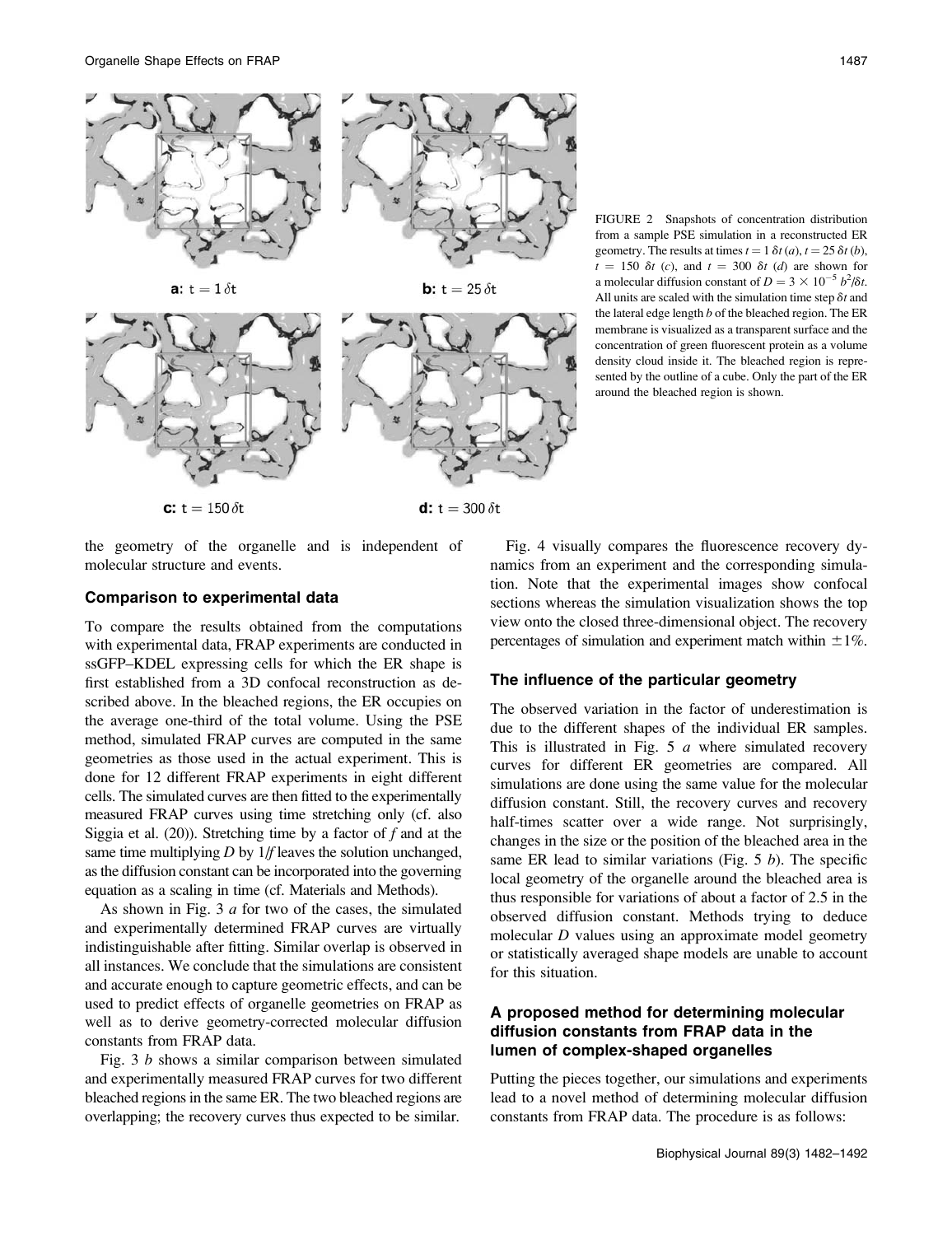

FIGURE 3 (a) Simulated FRAP curves compared to experimental measurement data for different ER. The computer simulations are done using the method of particle strength exchange as outlined in the Materials and Methods section. The experiment is a standard FRAP experiment, preceded by the recording of a stack of serial sections used for the reconstruction of the geometry. The simulated FRAP curves (lines) are stretched in time to fit the experimental data (symbols). As time and diffusion constant are inversely proportional, this allows us to estimate the molecular diffusion constant while fully taking the specific geometry into account (cf. main text). For the two examples shown, the molecular diffusion constants are determined to be 34.4  $\mu$ m<sup>2</sup>/s (faster curve, +), and 34.2  $\mu$ m<sup>2</sup>/s (slower curve,  $\times$ ), respectively. All curves are normalized by their asymptotic value to allow comparison. (b) Simulated FRAP curves compared to experimental measurement data for different locations of the bleached region. Two FRAP experiments, followed by corresponding PSE simulations, performed for two different, but overlapping, bleached regions in the same ER. The result after fitting the simulation results (lines) to the measurement (symbols) is shown. The two bleached regions are given in microscope coordinates as:  $\times$  (191,190)–(229,228) and + (218,196)–(256,234), corresponding to 4  $\times$  4  $\mu$ m, and the molecular diffusion constants are 1.8  $\mu$ m<sup>2</sup>/s ( $\times$ ) and 1.6  $\mu$ m<sup>2</sup>/s (1), respectively. All curves are normalized by their asymptotic value to allow comparison.

- 1. After transfection and incubation, the organelle of interest is imaged as a z-stack of serial confocal sections. After this recording of the geometry, the actual FRAP experiment is performed. It is important that the organelle under consideration does not significantly move or deform during this step.
- 2. The z-stack of images is used to determine the reconstructed surface of the organelle as an iso-surface of pixel intensity. Various commercial and free software packages are available to do this. The iso-value is chosen



FIGURE 4 Visual comparison between FRAP experiment and computer simulation. Micrographs from a standard FRAP experiment (cf. Materials and Methods) are compared to visualizations from the corresponding computer simulation. The case corresponds to the slower curve in Fig. 3 a and the reconstructed geometry shown in Fig. 1. Experimental images were acquired every 100 ms with a spatial resolution of 0.18  $\mu$ m/pixel. The simulation entailed 6.8 million particles and comprised the whole ER (cf. Materials and Methods). The figure only depicts the portion of the ER in the vicinity of the region of interest. The molecular diffusion coefficient is determined from the fit shown in Fig. 3 a to be 34.2  $\mu$ m<sup>2</sup>/s. The bleached region is indicated by its outline. No experimental image was acquired during bleaching. Note that the experimental images show a confocal section through the middle of the cell, whereas the visualizations from the simulation show the top view onto a closed three-dimensional geometry. The recovery percentages of the simulation match those of the experiment to within  $\pm 1\%$ .

such that the topological features of the organelle are conserved (e.g., the ER should be connected).

- 3. The reconstructed volume is used as the computational domain for PSE simulations of diffusion using scaled units of time and an arbitrary, scaled, computational diffusion coefficient. The initial condition is given by the FRAP setup.
- 4. The computed fluorescence recovery curve is fitted to the measured data points using a linear least squares fit in time.
- 5. The molecular diffusion constant in the experiment is calculated from the computational diffusion constant, the timescale factor (from the fit) and the length scale factor (from microscope/camera resolution).

In one of our examples, the simulation uses a computational D of 75 (in scaled simulation units). To convert from scaled simulation units to physical units, the time- and lengthscales need to be determined. The lengthscale is known from the pixel resolution of the z-stack images and the voxel size used in 3D reconstruction. In our example, images are acquired with  $0.18 \mu m/p$  ixel (cf. Materials and Methods). In 3D reconstruction the same number of lateral voxels is used as the z-stack images have pixels. The size of an individual voxel is set to 66.7 (arbitrary units). One simulation length unit thus corresponds to 2.7 nm in physical units.

The timescale factor is determined by fitting (in time) the simulated recovery curve to the experimental one. In our example, we find that (time unit) =  $1.6 \times 10^{-5}$  s. The molecular diffusion constant in the experiment thus is (unit length) $^{2}$ /(unit time) times the computational one, yielding about  $D = 34.2 \ \mu \text{m}^2/\text{s}$  for this example.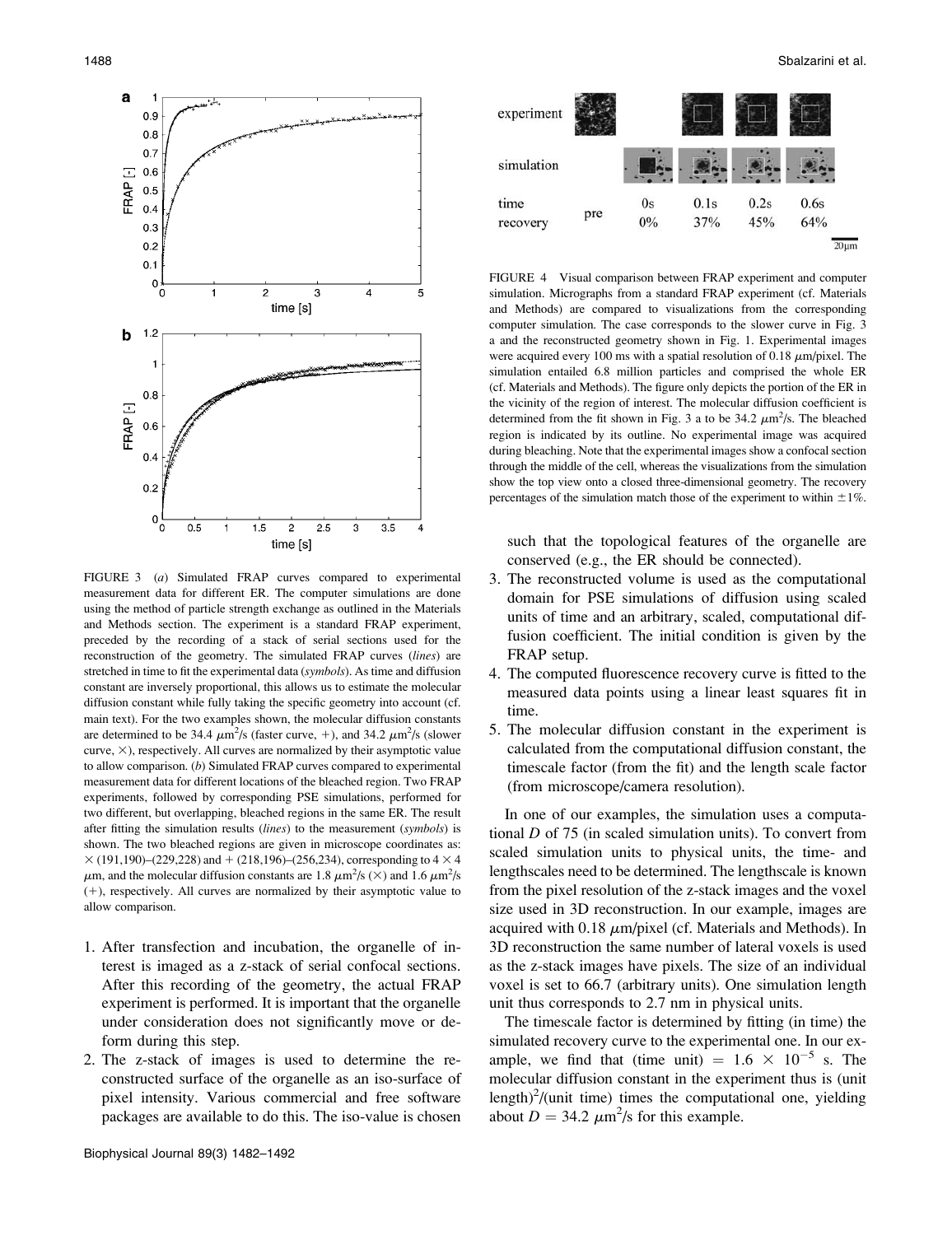

FIGURE 5 (a) Comparison of simulated FRAP curves for four different ER samples. All simulations are done using the same computational diffusion constant and the same simulation parameter settings (see Supplementary Material for details). All curves are normalized by their asymptotic value to allow comparison (cf. Supplementary Material). The variation observed in the FRAP curves is therefore only caused by the different geometries of the ER samples. The recovery half-times vary within the interval  $[5.7...14.2] \times 100\delta t$ . (b) Comparison of simulated FRAP curves for different bleached areas in the same ER sample. The bleached regions are given by the microscope coordinates of their bottom left and top right corners as follows: □ (225,125)–(300,200); \* (350,200)–(400,250); + (250,125)–(300,175);  $\times$  (80,300)–(130,350). Simulation parameters and computational D are kept constant (cf. Supplementary Material). All curves are normalized by their asymptotic value to allow comparison.

Together with geometry-resolving simulations, this scaling of units allows us to determine geometry-corrected diffusion constants of fluorescently labeled proteins in the organelle lumen. We determine the molecular diffusion constant of ssGFP–KDEL in the ER lumen of VERO cells to be 34  $\pm$  0.95  $\mu$ m<sup>2</sup>/s, averaged from eight computerevaluated FRAP experiments. Depending on the particular ER geometry, the molecular diffusion constant obtained without correcting for organelle shape is 1.8–4.2 times lower. Ignoring the effect of shape thus leads to underestimation of molecular diffusion constants.

The reported diffusion constant of pure GFP in water at room temperature is 87  $\mu$ m<sup>2</sup>/s (4). This indicates that the material filling the ER lumen is of  $\geq$  2.5-fold higher viscosity than water.

## Assessment of the method

The diffusion constants of GFP in the ER lumen are reported in the literature as  $\sim$ 10  $\mu$ m<sup>2</sup>/s (4). Our value being  $\sim$ 3.5 times larger is consistent with our previous result that neglecting the geometry will lead to underestimation of the molecular diffusion constant by a factor of 1.8–4.2. This is further supported by work of Weiss and colleagues, where fluorescence correlation spectroscopy (a molecular-level method that directly determines molecular diffusion constants) was used to measure the molecular D of the closely related ssYFP–KDEL in the ER lumen of HeLa cells. The value obtained by Weiss and colleagues is 30  $\mu$ m<sup>2</sup>/s (M. Weiss, personal communication, 2002), which is in nice agreement with our results, given that two different cell types are considered.

A thorough comparison with the method of Siggia (20) was conducted on FRAP experiments of ssGFP–KDEL in the ER lumen of VERO cells. Great care was taken to record nonsaturated images and meet all requirements of both methods. Comparing two different bleached regions from the same ER we observe that the molecular diffusion constants determined by the method presented in this article are much less scattered than the ones obtained using Siggia's program. Even though we have no reason to expect the molecular D to be constant throughout the entire ER, variations of a factor of three, as predicted by Siggia's method, seem unlikely.

The sensitivity of our method is assessed using an alternative transfection method (cf. Materials and Methods). Again, two different spots of the same ER are bleached and analyzed. Evaluating the corresponding FRAP experiments of ssGFP–KDEL in the ER lumen using the method set out in this article, molecular diffusion constants of 1.13  $\mu$ m<sup>2</sup>/s and 1.63  $\mu$ m<sup>2</sup>/s are determined for the two areas.

## CONCLUSIONS AND DISCUSSION

The combined use of single-cell FRAP experiments, 3D reconstruction techniques, and high accuracy computer simulations allows us to estimate the magnitude of the influences of dimensionality, confinement, and specific organelle geometry on the apparent diffusion of solutes observed by FRAP.

The results demonstrate that for complex-shaped organelles neither the confinement caused by the 3D shape of the organelle, nor the specific geometry of the sample can be neglected when experimental fluorescence recovery data are used to derive molecular diffusion constants. Models used to calculate diffusion in the ER or any other intracellular organelle have to take these influences into account if they should be free of systematic errors. Unless corrected, molecular diffusion constants are underestimated. In the case of the ER, the correction factors are in the two- to fourfold range. The actual magnitude depends on the complexity of the particular 3D shape as well as the local density of small-scale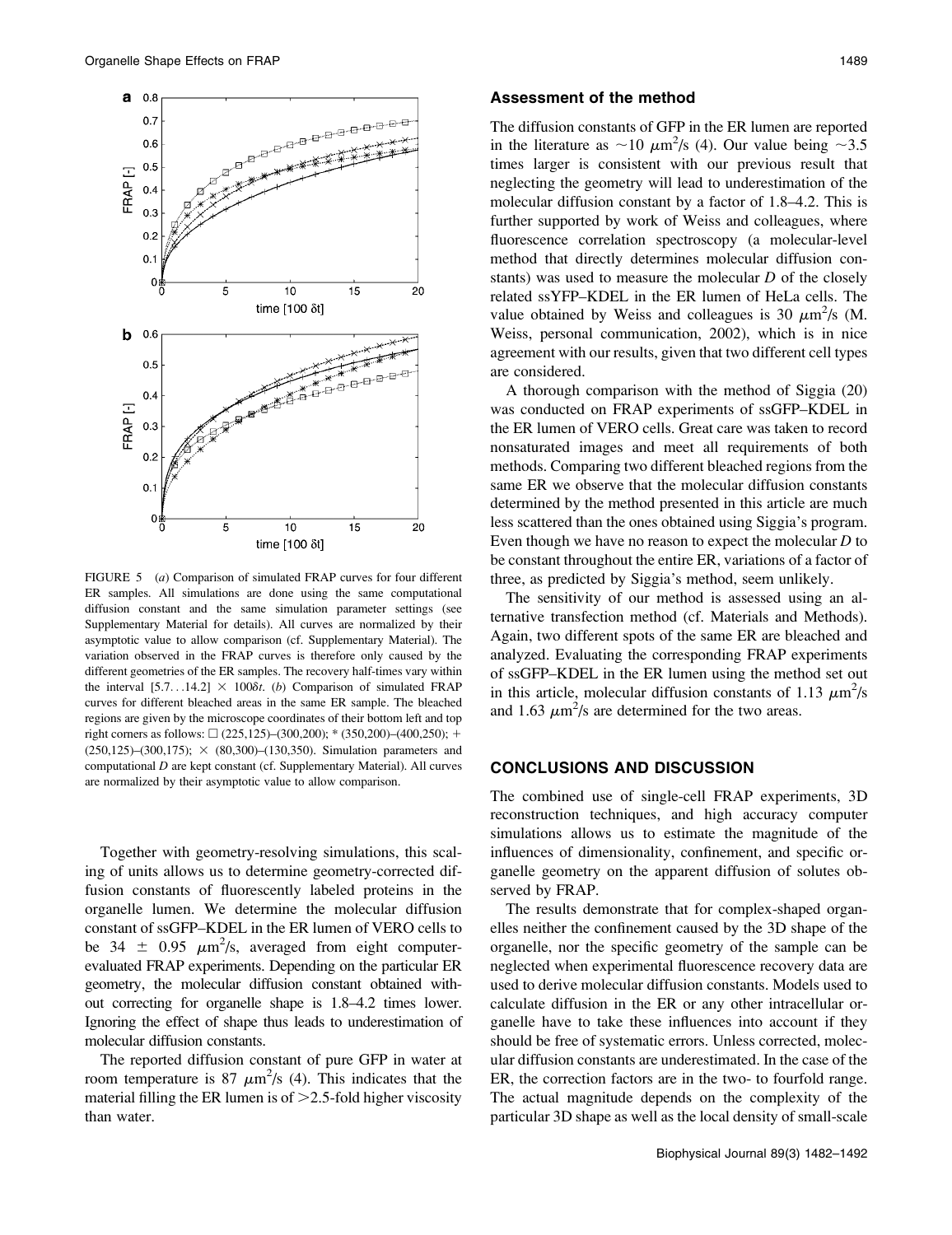structures. If one is interested in determining molecular weights based on measured molecular diffusion constants, this corresponds to an 8- to 64-fold error in weight because the diffusion cross-section area of the molecule depends quadratically on the molecular diffusion constant. For membranebound proteins the situation is even worse as their radius depends exponentially on the diffusion constant (40).

The results in this article indicate that it is possible to perform accurate and fully resolved computer simulations in experimentally recorded whole-organelle shapes from serial confocal sections. This enables the estimation of the geometry-induced uncertainties in the calculation of molecular diffusion constants obtained by FRAP. The employed numerical method of PSE (23) is crucial in doing so, because it avoids many of the problems that grid-based methods have in complex geometries, and its convergence is fast enough to limit the number of particles needed for a simulation to feasible ranges. The computational cost of the PSE algorithm is low enough for it to be used in quantitative analysis of FRAP experiments. The simulation of a full ER sample with  $\sim$  5  $\times$  10<sup>5</sup> particles takes roughly 20 min on a 3-GHz Intel Pentium IV computer. Because the simulation algorithm is easily parallelized, this time can be proportionally reduced by using a cluster of computers or several workstations connected by a network. The computer time for 3D reconstruction and initialization of the simulation algorithm is  $\sim$ 2–5 min.

We have also shown that the ER is a fractal shape at length scales important to FRAP. Diffusion is thus expected to appear anomalous at these length scales, even if the underlying molecular diffusion is normal. This is in agreement with the simulations described by Ölveczky and Verkman (18) and the experimental results reported by Weiss et al. (29,39). The observed anomaly is a direct effect of the complexity of the ER geometry and needs not be connected to any molecular events.

What do our findings mean in practical terms? When monitoring diffusion of solutes in cellular organelles with defined boundaries and a complex shape, FRAP analysis is likely to give underestimated diffusion constants unless properly corrected. To perform the correction one needs information about the shape of the organelle inside and outside the bleached volume. This information must be digital, and is most easily obtained by 3D confocal microscopy. Using the simulation algorithm described together with the 3D geometry of the organelle, one can determine a corrected value of the molecular diffusion constants derived from FRAP experiments in the same, defined geometry. Our data suggest that the corrected values for the ER in the peripheral cytoplasm will be two to four times larger than the uncorrected ones. The apparent diffusion constants determined in different ER samples are found to vary with a factor of 2.5 for the same molecular D. For analysis of many biological processes this difference will be of considerable significance. Because the computational cost and applicability of the simulation algorithm do not depend on the complexity of the shape, it is also well suited for treating organelles or intracellular structures other than the ER.

The limitations of our approach involve the resolution of light microscopy. We find that a sufficiently detailed geometry of the ER can only be obtained in peripheral regions of the cytoplasm where the cell is thin and the ER relatively coarse. It is important that the bleached region of any FRAP experiment to be evaluated with this method is located in well-resolved areas of the organelle. The speed of diffusive recovery is determined by the intersection areas between the bleached volume and the organelle lumen. The specific shape of the organelle far away from the region of interest is of no importance. Still the whole organelle is considered in our simulations to have an estimate of the total fluorescence reservoir and to avoid postulating hypothetical boundary conditions. Another limitation of the method is that it cannot be applied to organelles that change their shape during a FRAP experiment or in the time between recording the geometry and performing the FRAP measurement. The ER is, however, quite a stationary organelle as judged from our experiments. Its shape remains largely unchanged during the few seconds of geometry recording and FRAP. A limitation of our simulation technique is that it cannot be applied to membrane components and their lateral diffusion. The reason is that restricted diffusion on membranes is governed by a different equation than diffusion in the enclosed space. Ongoing work is concerned with extending the PSE technique to this problem.

The main advantage of our approach is that it does not need a model geometry or a statistical model. This minimizes the number of assumptions and ad hoc simplifications needed and effectively relaxes some of the constraints and prerequisites current methods impose on the experimental data. The particular comparison to the method of Siggia (20) shows that our method is well capable of handling saturated images, as they are only used for the geometry reconstruction and no density information is extracted from them. As a side effect this allows much better signal/noise ratios to be achieved during the microscopic video recording and helps reducing errors and uncertainties in the geometry. By construction, our method is not hampered by 3D effects and no assumption about the connection density of the ER is made.

From the point of view of geometry, current methods of determining diffusion constants are valid when applied to relatively flat surfaces and completely volume-filling compartments. However, for intracellular organelles uncorrected diffusion constants must be interpreted with caution. The method set out in this article can be used to assess and validate current models and methods of FRAP analysis, or to directly obtain corrected molecular diffusion constants in the specific organelle geometry at hand.

Combining the presented organelle geometry treatment with realistic FRAP initial conditions (22,41) enables more accurate fluorescence recovery analysis. This will be even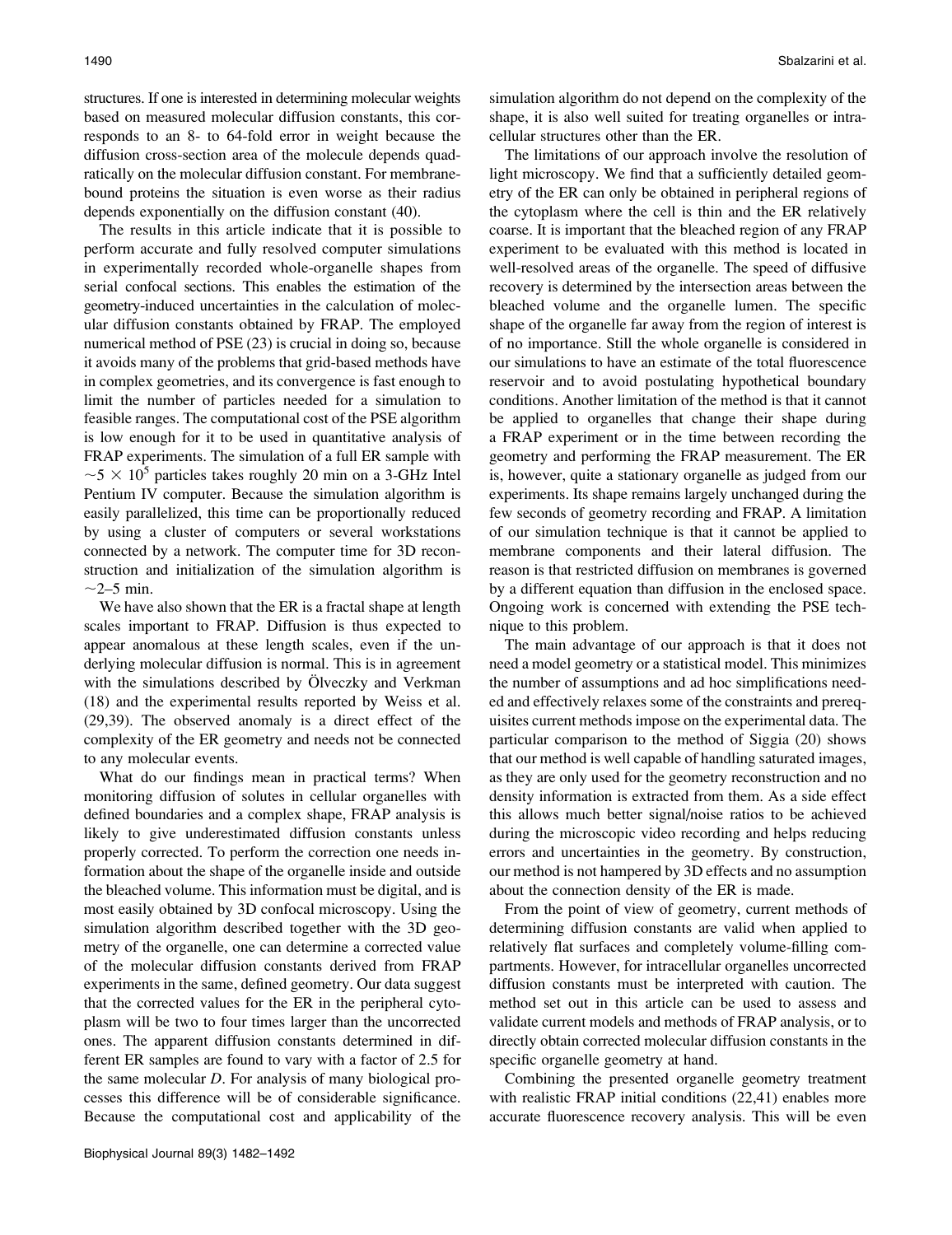more important as better microscopy techniques become available to resolve the 3D shape and structure of intracellular compartments and organelles.

## SUPPLEMENTARY MATERIAL

An online supplement to this article can be found by visiting BJ Online at http://www.biophysj.org.

The authors thank Dr. Jens Walther, Institute of Computational Science (ETH), for his assistance in developing the PSE simulation program as well as Dr. Alicia Smith and Dr. Lars Ellgaard, Institute of Biochemistry (ETH), for their valuable suggestions in writing the article and for proofreading it. Thanks also go to Sandro Dinser for choosing to do his diploma project on the error analysis of the 3D reconstruction and to Dr. Eric Siggia for kindly providing the source code of his simulation program for comparison.

Funding was provided by the Swiss Science Foundation and by ETH.

## REFERENCES

- 1. Lippincott-Schwartz, J., E. Snapp, and A. Kenworthy. 2001. Studying protein dynamics in living cells. Nat. Rev. Mol. Cell Biol. 2: 444–456.
- 2. Swaminathan, R., C. P. Hoang, and A. S. Verkman. 1997. Photochemical properties of green fluorescent protein GFP–S65T in solution and transfected CHO cells: analysis of cytoplasmic viscosity by GFP translational and rotational diffusion. Biophys. J. 72:1900– 1907.
- 3. Phair, R. D., and T. Misteli. 2000. High mobility of proteins in the mammalian cell nucleus. Nature. 404:604–609.
- 4. Dayel, M. J., E. F. Hom, and A. S. Verkman. 1999. Diffusion of green fluorescent protein in the aqueous-phase lumen of the endoplasmic reticulum. Biophys. J. 76:2843–2851.
- 5. Nehls, S., E. L. Snapp, N. B. Cole, K. J. M. Zaal, A. K. Kenworthy, T. H. Roberts, J. Ellenberg, J. F. Presley, E. Siggia, and J. Lippincott-Schwartz. 2000. Dynamics and retention of misfolded proteins in native ER membranes. Nat. Cell Biol. 2:288–295.
- 6. Partikian, A., B. Ölveczky, R. Swaminathan, Y. Li, and A. S. Verkman. 1998. Rapid diffusion of green fluorescent protein in the mitochondrial matrix. J. Cell Biol. 140:821–829.
- 7. Cole, N. B., C. L. Smith, N. Sciaky, M. Terasaki, M. Edidin, and J. Lippincott-Schwartz. 1996. Diffusional mobility of golgi proteins in membranes of living cells. Science. 273:797–801.
- 8. Sciaky, N., J. Presley, C. Smith, K. J. M. Zaal, N. Cole, J. E. Moreira, M. Terasaki, E. Siggia, and J. Lippincott-Schwartz. 1997. Golgi tubule traffic and the effects of Brefeldin A visualized in living cells. J. Cell Biol. 139:1137–1155.
- 9. Edidin, M., Y. Zagyansky, and T. J. Lardner. 1976. Measurement of membrane protein lateral diffusion in single cells. Science. 191:466– 468.
- 10. Edidin, M., M. C. Zuniga, and M. P. Sheetz. 1994. Truncation mutants define and locate cytoplasmic barriers to lateral mobility of membrane– glycoproteins. Proc. Natl. Acad. Sci. USA. 91:3378-3382.
- 11. Marguet, D., E. T. Spiliotis, T. Pentcheva, M. Lebowitz, J. Schneck, and M. Edidin. 1999. Lateral diffusion of GFP-tagged  $h2l<sup>d</sup>$  molecules and of GFP–TAP1. Reports on the assembly and retention of these molecules in the endoplasmic reticulum. Immunity. 11:231–240.
- 12. Aizenbud, B. M., and N. D. Gershon. 1982. Diffusion of molecules on biological membranes of nonplanar form: a theoretical study. Biophys. J. 38:287–293.
- 
- 13. Scalettar, B. A., and J. R. Abney. 1991. Molecular crowding and protein diffusion in biological membranes. Comments Mol. Cell Biophys. 7:79–107.
- 14. Saxton, M. J. 1990. Lateral diffusion in a mixture of mobile and immobile particles. Biophys. J. 58:1303–1306.
- 15. Schram, M. J. B., J. F. Tocanne, and A. Lopez. 1994. Influence of obstacles on lipid lateral diffusion: computer simulation of FRAP experiments and application to proteoliposomes and biomembranes. Eur. Biophys. J. 23:337–348.
- 16. Feder, T. J., I. Brust-Mascher, J. P. Slattery, B. Baird, and W. W. Webb. 1996. Constrained diffusion or immobile fraction on cell surfaces: a new interpretation. Biophys. J. 70:2767–2773.
- 17. Ellenberg, J., E. D. Siggia, J. E. Moreira, C. L. Smith, J. F. Presley, H. J. Worman, and J. Lippincott-Schwartz. 1997. Nuclear membrane dynamics and reassembly in living cells: targeting of an inner nuclear membrane protein in interphase and mitosis. J. Cell Biol. 138:1193– 1206.
- 18. Ölveczky, B. P., and A. S. Verkman. 1998. Monte Carlo analysis of obstructed diffusion in three dimensions: application to molecular diffusion in organelles. Biophys. J. 74:2722–2730.
- 19. Chorin, A. J. 1973. Numerical study of slightly viscous flow. J. Fluid Mech. 57:785–796.
- 20. Siggia, E. D., J. Lippincott-Schwartz, and S. Bekiranov. 2000. Diffusion in inhomogeneous media: theory and simulations applied to whole cell photobleach recovery. Biophys. J. 79:1761– 1770.
- 21. Smith, G. D. 1985. Numerical Solution of Partial Differential Equations: Finite Difference Methods, 3rd Ed. Oxford Applied Mathematics and Computing Science Series, Oxford University Press, Oxford, UK.
- 22. Braga, J., J. M. P. Desterro, and M. Carmo-Fonseca. 2004. Intracellular macromolecular mobility measured by fluorescence recovery after photobleaching with confocal laser scanning microscopes. Mol. Biol. Cell. 15:4749–4760.
- 23. Degond, P., and S. Mas-Gallic. 1989. The weighted particle method for convection-diffusion equations. Part 1: The case of an isotropic viscosity. Math. Comput. 53:485–507.
- 24. Koumoutsakos, P. 2005. Multiscale flow simulations using particles. Annu. Rev. Fluid Mech. 37:457–487.
- 25. Terasaki, M. M., L. B. Chen, and K. Fujiwara. 1986. Microtubules and the endoplasmic reticulum are highly interdependent structures. J. Cell Biol. 103:1557–1568.
- 26. Terasaki, M., L. A. Jaffe, G. R. Hunnicutt, and J. A. Hammer, III. 1996. Structural change of the endoplasmic reticulum during fertilization: evidence for loss of membrane continuity using the green fluorescent protein. Dev. Biol. 179:320–328.
- 27. Iino, R., I. Koyama, and A. Kusumi. 2001. Single molecule imaging of green fluorescent proteins in living cells: E-cadherin forms oligomers on the free cell surface. Biophys. J. 80:2667–2677.
- 28. Lommerse, P. H., G. A. Blab, L. Cognet, G. S. Harms, B. Ewa Snaar-Jagalska, H. P. Spaink, and T. Schmidt. 2004. Single-molecule imaging of the H-ras membrane-anchor reveals domains in the cytoplasmic leaflet of the cell membrane. Biophys. J. 86:609–616.
- 29. Weiss, M., H. Hashimoto, and T. Nilsson. 2003. Anomalous protein diffusion in living cells as seen by fluorescence correlation spectroscopy. Biophys. J. 84:4043–4052.
- 30. Cross, S. S. 1994. The application of fractal geometric analysis to microscopic images. Micron. 25:101–113.
- 31. Renyi, A. Probability Theory. 1970. North-Holland, Amsterdam, The Netherlands.
- 32. Munro, S., and H. R. Pelham. 1987. A C-terminal signal prevents secretion of luminal ER proteins. Cell. 48:899-907.
- 33. Mandelbrot, B. B. 1982. The Fractal Geometry of Nature. W. H. Freeman & Co., San Francisco, CA.
- 34. Barlow, M. T., and E. A. Perkins. 1988. Brownian motion on the Sierpinski gasket. Prob. Theory and Rel. Fields. 79:543–623.